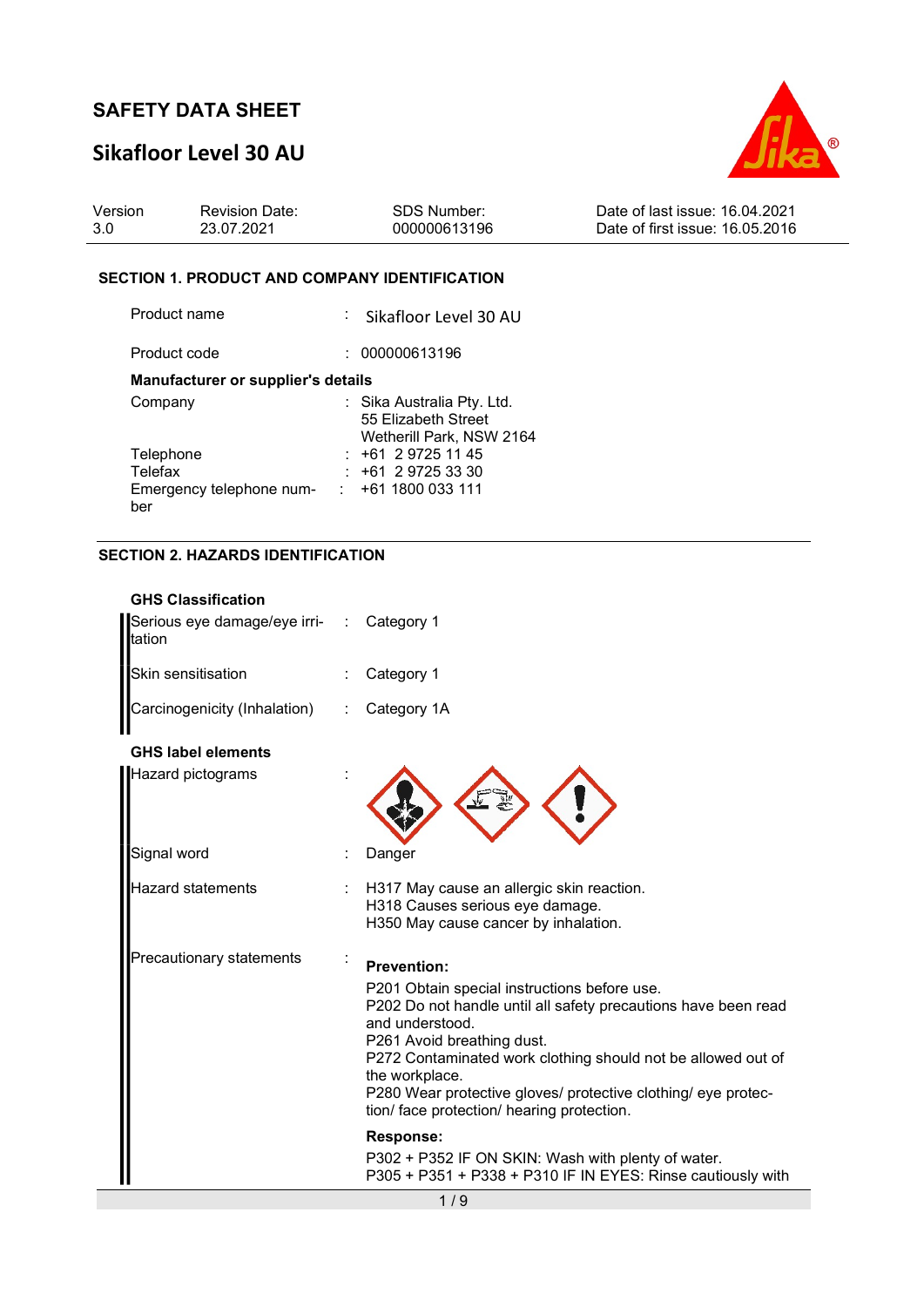# Sikafloor Level 30 AU



| Version          | <b>Revision Date:</b><br>23.07.2021 | <b>SDS Number:</b>                                          | Date of last issue: 16.04.2021                                                                                                                                                                                                                                                                                             |
|------------------|-------------------------------------|-------------------------------------------------------------|----------------------------------------------------------------------------------------------------------------------------------------------------------------------------------------------------------------------------------------------------------------------------------------------------------------------------|
| 3.0 <sub>2</sub> |                                     | 000000613196                                                | Date of first issue: 16.05.2016                                                                                                                                                                                                                                                                                            |
|                  |                                     | CENTER/ doctor.<br>attention.<br>vice/ attention.<br>reuse. | water for several minutes. Remove contact lenses, if present<br>and easy to do. Continue rinsing. Immediately call a POISON<br>P308 + P313 IF exposed or concerned: Get medical advice/<br>P333 + P313 If skin irritation or rash occurs: Get medical ad-<br>P362 + P364 Take off contaminated clothing and wash it before |
|                  |                                     | Storage:                                                    |                                                                                                                                                                                                                                                                                                                            |
|                  |                                     | P405 Store locked up.                                       |                                                                                                                                                                                                                                                                                                                            |
|                  |                                     | Disposal:                                                   |                                                                                                                                                                                                                                                                                                                            |
|                  |                                     | disposal plant.                                             | P501 Dispose of contents/ container to an approved waste                                                                                                                                                                                                                                                                   |
|                  |                                     |                                                             |                                                                                                                                                                                                                                                                                                                            |

Other hazards which do not result in classification

None known.

### SECTION 3. COMPOSITION/INFORMATION ON INGREDIENTS

Substance / Mixture : Mixture

#### Components

| Chemical name               | CAS-No.    | Concentration (% w/w) |
|-----------------------------|------------|-----------------------|
| Quartz (SiO2)               | 14808-60-7 | $>= 30 - 60$          |
| Limestone                   | 1317-65-3  | $>= 10 - 30$          |
| calcium sulfate             | 7778-18-9  | < 10                  |
| Cement, portland, chemicals | 65997-15-1 | $>= 3 - 10$           |
| Quartz (SiO2) <5um          | 14808-60-7 | $>= 0.1 - 1.1$        |

### SECTION 4. FIRST AID MEASURES

| General advice          | Move out of dangerous area.<br>Consult a physician.<br>Show this safety data sheet to the doctor in attendance.                                                                                                                                                                                                         |
|-------------------------|-------------------------------------------------------------------------------------------------------------------------------------------------------------------------------------------------------------------------------------------------------------------------------------------------------------------------|
| If inhaled              | : Move to fresh air.<br>Consult a physician after significant exposure.                                                                                                                                                                                                                                                 |
| In case of skin contact | $\therefore$ Take off contaminated clothing and shoes immediately.<br>Wash off with soap and plenty of water.<br>If symptoms persist, call a physician.                                                                                                                                                                 |
| In case of eye contact  | Small amounts splashed into eyes can cause irreversible tis-<br>sue damage and blindness.<br>In the case of contact with eyes, rinse immediately with plenty<br>of water and seek medical advice.<br>Continue rinsing eyes during transport to hospital.<br>Remove contact lenses.<br>Keep eye wide open while rinsing. |
|                         | 2/9                                                                                                                                                                                                                                                                                                                     |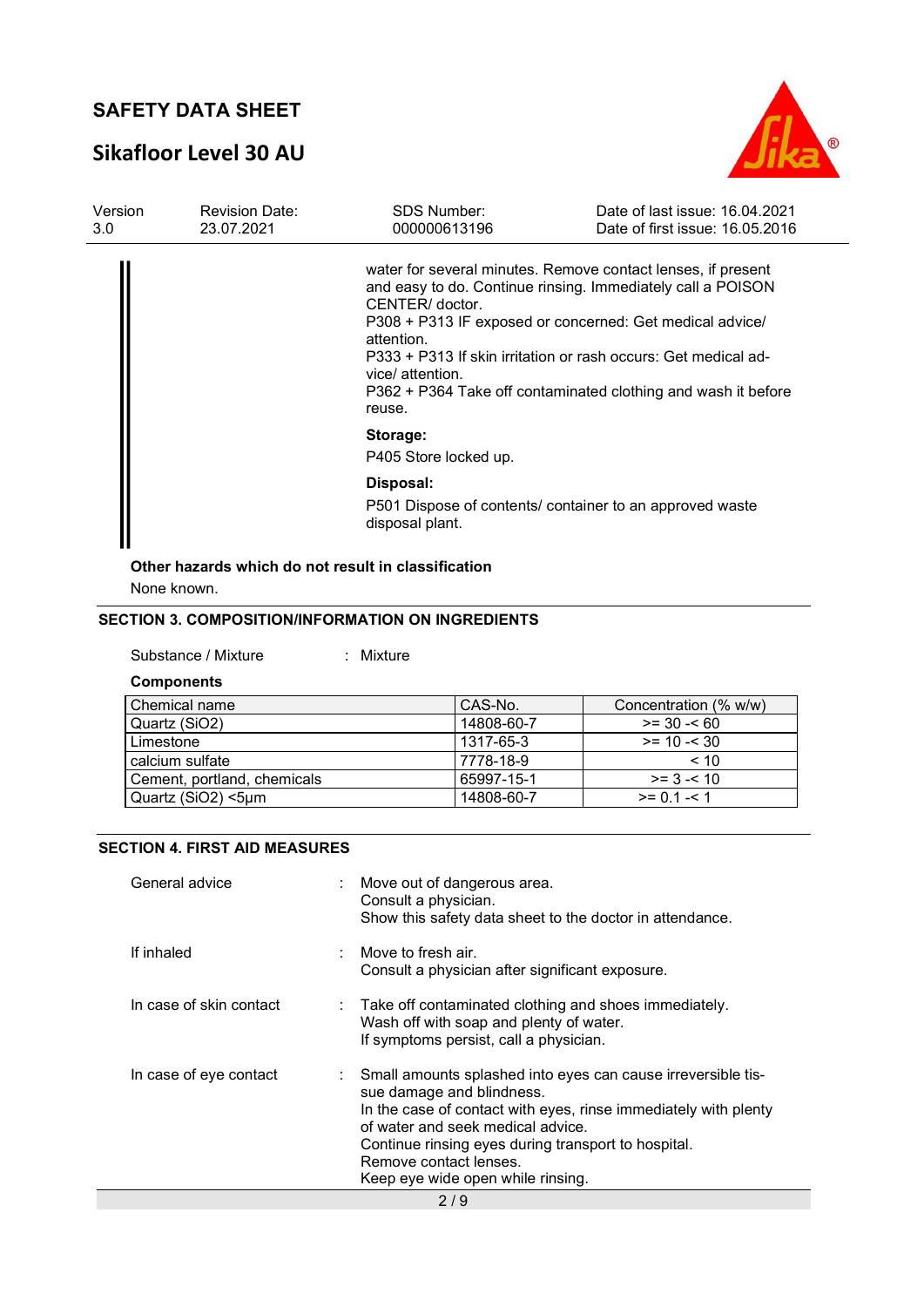# Sikafloor Level 30 AU



| Version<br>3.0                                                    | <b>Revision Date:</b><br>23.07.2021 | <b>SDS Number:</b><br>000000613196                                                                                                                                                              | Date of last issue: 16.04.2021<br>Date of first issue: 16.05.2016 |  |  |
|-------------------------------------------------------------------|-------------------------------------|-------------------------------------------------------------------------------------------------------------------------------------------------------------------------------------------------|-------------------------------------------------------------------|--|--|
| If swallowed                                                      |                                     | Clean mouth with water and drink afterwards plenty of water.<br>Do not give milk or alcoholic beverages.<br>Never give anything by mouth to an unconscious person.<br>Obtain medical attention. |                                                                   |  |  |
| Most important symptoms<br>and effects, both acute and<br>delayed |                                     | sensitising effects<br>Allergic reactions<br>Excessive lachrymation<br>and symptoms.<br>May cause an allergic skin reaction.<br>Causes serious eye damage.<br>May cause cancer by inhalation.   | See Section 11 for more detailed information on health effects    |  |  |
|                                                                   | Notes to physician                  | Treat symptomatically.                                                                                                                                                                          |                                                                   |  |  |

#### SECTION 5. FIREFIGHTING MEASURES

| Suitable extinguishing media                       | ÷.    | Use extinguishing measures that are appropriate to local cir-<br>cumstances and the surrounding environment. |
|----------------------------------------------------|-------|--------------------------------------------------------------------------------------------------------------|
| Hazardous combustion prod- :<br>ucts               |       | No hazardous combustion products are known                                                                   |
| Specific extinguishing meth-<br>ods                | di la | Standard procedure for chemical fires.                                                                       |
| Special protective equipment :<br>for firefighters |       | In the event of fire, wear self-contained breathing apparatus.                                               |

#### SECTION 6. ACCIDENTAL RELEASE MEASURES

| Personal precautions, protec-<br>tive equipment and emer-<br>gency procedures | Use personal protective equipment.<br>Avoid breathing dust.<br>Deny access to unprotected persons.         |
|-------------------------------------------------------------------------------|------------------------------------------------------------------------------------------------------------|
| Environmental precautions                                                     | : Do not flush into surface water or sanitary sewer system.                                                |
| Methods and materials for<br>containment and cleaning up                      | : Pick up and arrange disposal without creating dust.<br>Keep in suitable, closed containers for disposal. |

### SECTION 7. HANDLING AND STORAGE

| Advice on protection against<br>fire and explosion | Avoid dust formation.<br>Provide appropriate exhaust ventilation at places where dust<br>is formed. |
|----------------------------------------------------|-----------------------------------------------------------------------------------------------------|
| Advice on safe handling                            | : Do not breathe vapours/dust.<br>Avoid exceeding the given occupational exposure limits (see       |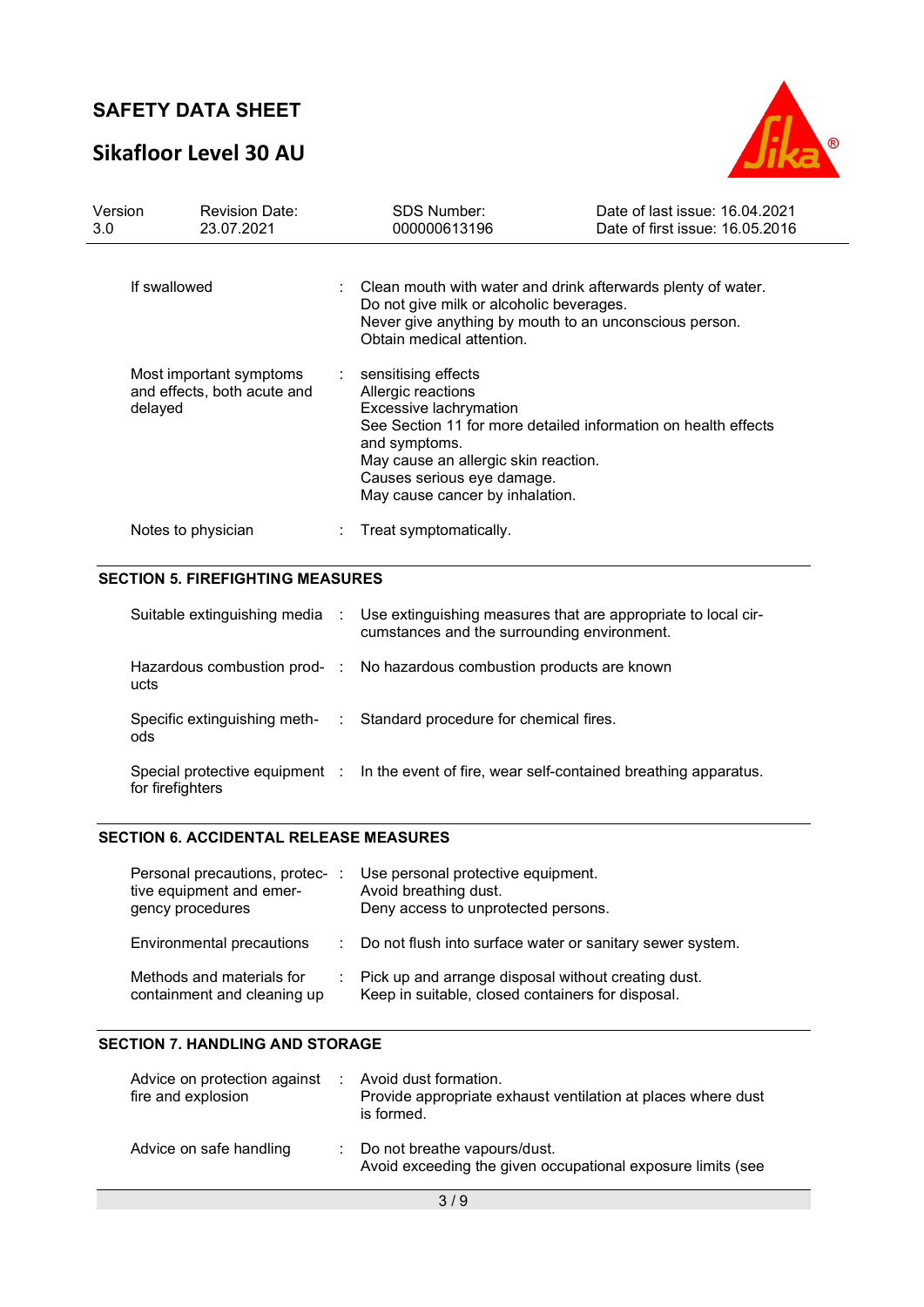# Sikafloor Level 30 AU



| Version<br>3.0 | <b>Revision Date:</b><br>23.07.2021           |   | <b>SDS Number:</b><br>000000613196                                                                                                                                                                                                                                                                                                                                                                                                                                            | Date of last issue: 16.04.2021<br>Date of first issue: 16.05.2016 |
|----------------|-----------------------------------------------|---|-------------------------------------------------------------------------------------------------------------------------------------------------------------------------------------------------------------------------------------------------------------------------------------------------------------------------------------------------------------------------------------------------------------------------------------------------------------------------------|-------------------------------------------------------------------|
|                |                                               |   | section 8).<br>Do not get in eyes, on skin, or on clothing.<br>For personal protection see section 8.<br>Persons with a history of skin sensitisation problems or asth-<br>ma, allergies, chronic or recurrent respiratory disease should<br>not be employed in any process in which this mixture is being<br>used.<br>Smoking, eating and drinking should be prohibited in the ap-<br>plication area.<br>Follow standard hygiene measures when handling chemical<br>products |                                                                   |
|                | Hygiene measures                              |   | Handle in accordance with good industrial hygiene and safety<br>practice.<br>When using do not eat or drink.<br>When using do not smoke.<br>Wash hands before breaks and at the end of workday.                                                                                                                                                                                                                                                                               |                                                                   |
|                | Conditions for safe storage                   |   | Keep container tightly closed in a dry and well-ventilated<br>place.<br>Store in accordance with local regulations.                                                                                                                                                                                                                                                                                                                                                           |                                                                   |
|                | Further information on stor-<br>age stability | ÷ | Keep in a dry place.<br>No decomposition if stored and applied as directed.                                                                                                                                                                                                                                                                                                                                                                                                   |                                                                   |

SECTION 8. EXPOSURE CONTROLS/PERSONAL PROTECTION

## Components with workplace control parameters

| Components                  | CAS-No.                                                                    | Value type                           | Control parame-                                                | <b>Basis</b> |
|-----------------------------|----------------------------------------------------------------------------|--------------------------------------|----------------------------------------------------------------|--------------|
|                             |                                                                            | (Form of                             | ters / Permissible                                             |              |
|                             |                                                                            | exposure)                            | concentration                                                  |              |
| Quartz (SiO2)               | 14808-60-7                                                                 | TWA (Res-                            | $0.05$ mg/m $3$                                                | AU OEL       |
|                             |                                                                            | pirable dust)                        |                                                                |              |
|                             |                                                                            |                                      | Further information: Category 1A (Carc. 1A) Known to have car- |              |
|                             |                                                                            | cinogenic potential for humans       |                                                                |              |
| Limestone                   | 1317-65-3                                                                  | <b>TWA</b>                           | 10 mg/m3                                                       | AU OEL       |
|                             |                                                                            |                                      | (Calcium car-                                                  |              |
|                             |                                                                            |                                      | bonate)                                                        |              |
|                             | Further information: This value is for inhalable dust containing no        |                                      |                                                                |              |
|                             |                                                                            | asbestos and < 1% crystalline silica |                                                                |              |
| calcium sulfate             | 7778-18-9                                                                  | TWA                                  | 10 mg/m3                                                       | AU OEL       |
|                             | Further information: This value is for inhalable dust containing no        |                                      |                                                                |              |
|                             |                                                                            | asbestos and < 1% crystalline silica |                                                                |              |
| Cement, portland, chemicals | 65997-15-1                                                                 | <b>TWA</b>                           | $10$ mg/m $3$                                                  | AU OEL       |
| Quartz (SiO2) <5µm          | 14808-60-7                                                                 | TWA (Res-                            | $0.05$ mg/m $3$                                                | AU OEL       |
|                             |                                                                            | pirable dust)                        |                                                                |              |
|                             |                                                                            |                                      | Further information: Category 1A (Carc. 1A) Known to have car- |              |
|                             |                                                                            | cinogenic potential for humans       |                                                                |              |
| Appropriate engineering     | Avoid dust formation.                                                      |                                      |                                                                |              |
| controls                    |                                                                            |                                      |                                                                |              |
|                             | Provide appropriate exhaust ventilation at places where dust<br>is formed. |                                      |                                                                |              |
|                             |                                                                            |                                      |                                                                |              |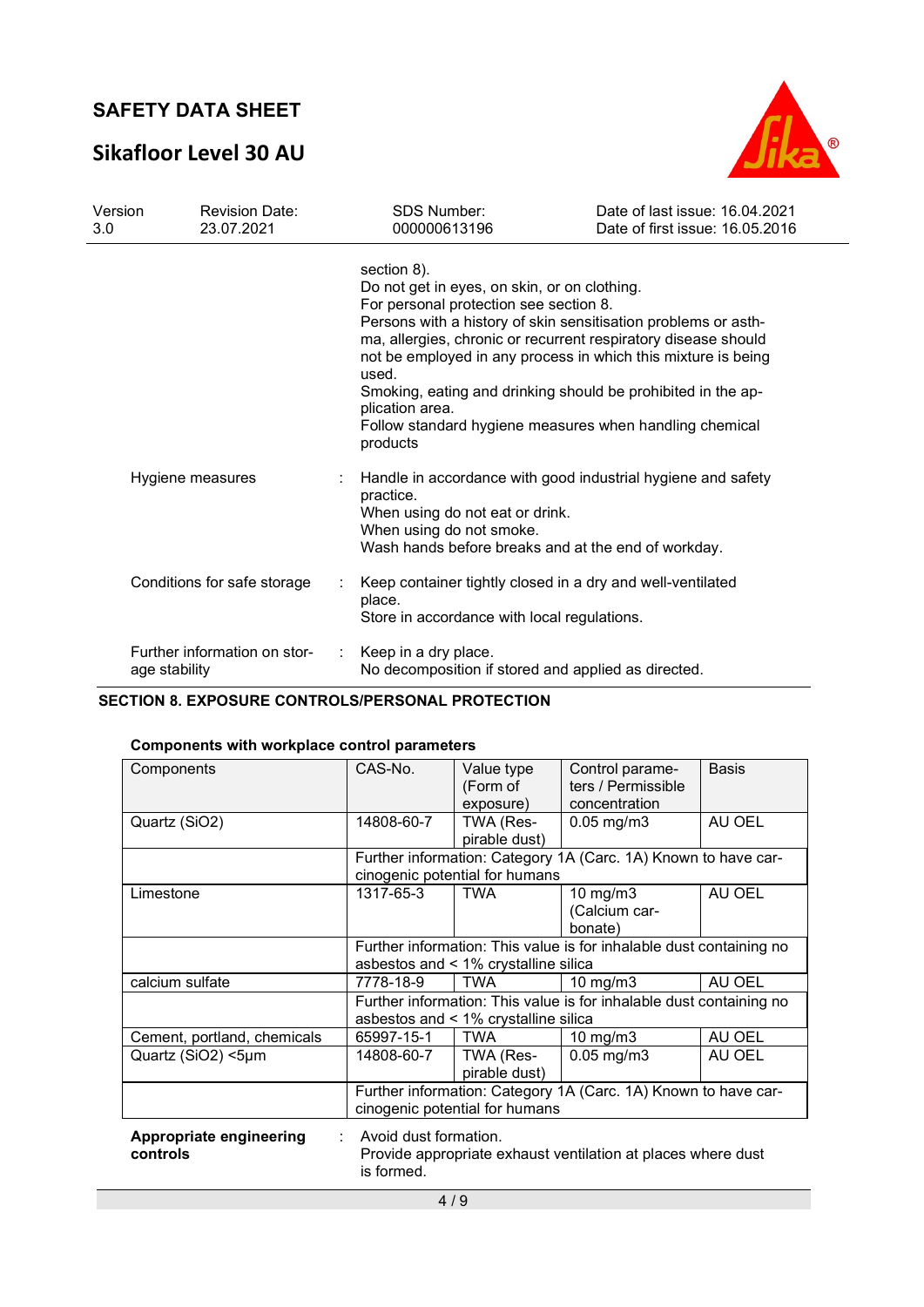# Sikafloor Level 30 AU



| Version<br>3.0 | <b>Revision Date:</b><br>23.07.2021 | <b>SDS Number:</b><br>000000613196                                               | Date of last issue: 16.04.2021<br>Date of first issue: 16.05.2016                                                                                                                        |
|----------------|-------------------------------------|----------------------------------------------------------------------------------|------------------------------------------------------------------------------------------------------------------------------------------------------------------------------------------|
|                | Personal protective equipment       |                                                                                  |                                                                                                                                                                                          |
|                | Respiratory protection              | working limits of the selected respirator.<br>particulate filter P               | In case of inadequate ventilation wear respiratory protection.<br>Respirator selection must be based on known or anticipated<br>exposure levels, the hazards of the product and the safe |
|                | Hand protection                     | essary.<br>Follow AS/NZS 1337.1<br>Recommended: Butyl rubber, PVC, cotton gloves | Chemical-resistant, impervious gloves complying with an<br>approved standard should be worn at all times when handling<br>chemical products if a risk assessment indicates this is nec-  |
|                | Eye protection                      | Safety goggles<br>Wear suitable face shield.                                     |                                                                                                                                                                                          |
|                | Skin and body protection            | clothing, long trousers)<br><b>Follow AS 2210:3</b>                              | Protective clothing (e.g. safety shoes, long-sleeved working                                                                                                                             |

### SECTION 9. PHYSICAL AND CHEMICAL PROPERTIES

| Appearance                                          |                      | powder                          |
|-----------------------------------------------------|----------------------|---------------------------------|
| Colour                                              |                      | grey                            |
| Odour                                               | $\ddot{\phantom{0}}$ | characteristic                  |
| <b>Odour Threshold</b>                              | $\ddot{\cdot}$       | No data available               |
| рH                                                  | ÷                    | Not applicable                  |
| Melting point/range / Freezing                      | $\ddot{\phantom{a}}$ | No data available               |
| point<br>Boiling point/boiling range                | $\ddot{\phantom{0}}$ | No data available               |
| Flash point                                         | t                    | No data available               |
| <b>Evaporation rate</b>                             | $\ddot{\cdot}$       | No data available               |
| Flammability (solid, gas)                           | ÷.                   | No data available               |
| Upper explosion limit / Upper<br>flammability limit | t.                   | No data available               |
| Lower explosion limit / Lower<br>flammability limit | ÷                    | No data available               |
| Vapour pressure                                     | $\ddot{\cdot}$       | No data available               |
| Relative vapour density                             |                      | No data available<br><b>FIQ</b> |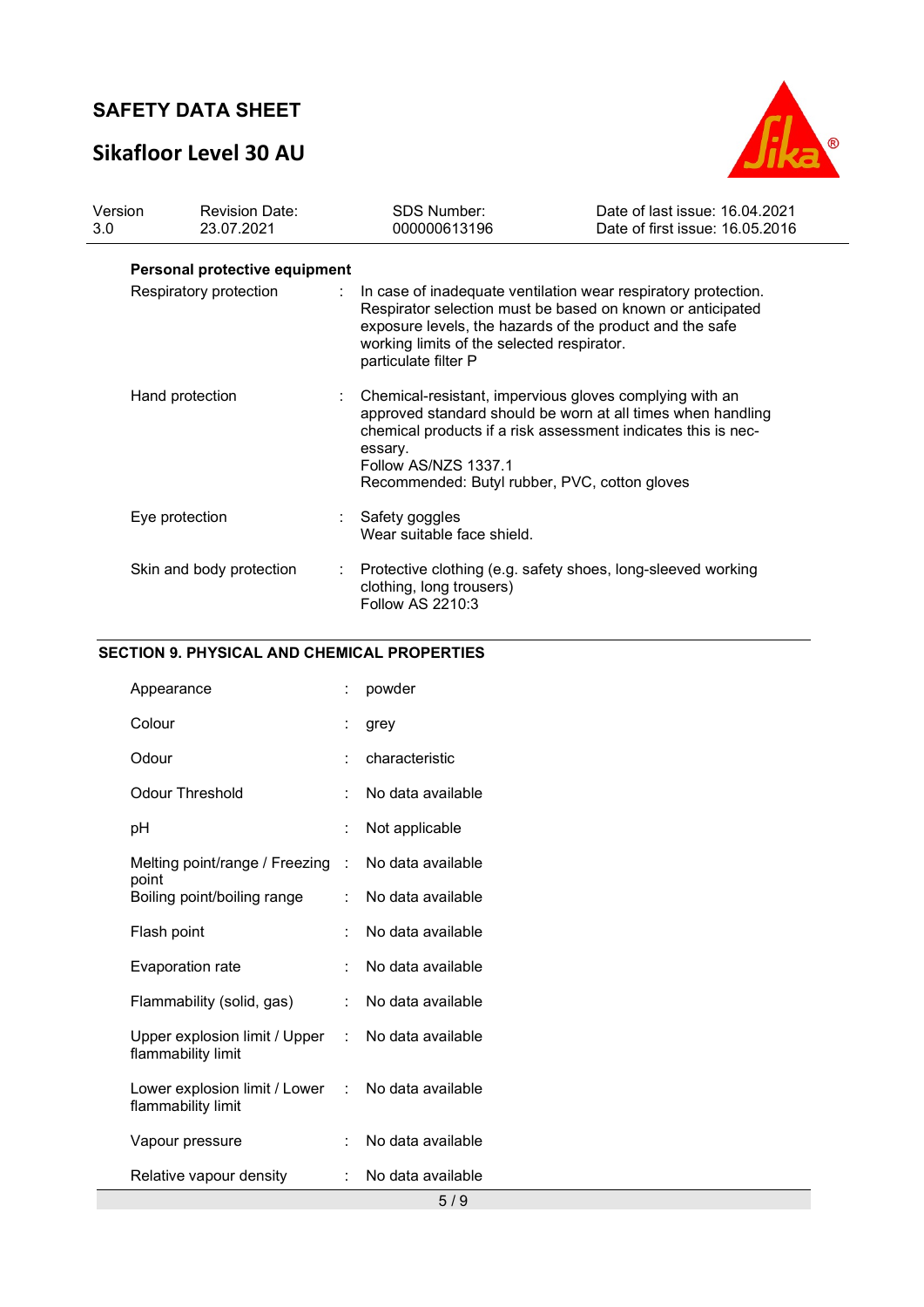# Sikafloor Level 30 AU



| Version<br>3.0                             |                           | <b>Revision Date:</b><br>23.07.2021 |                   | <b>SDS Number:</b><br>000000613196                                                                                                  | Date of last issue: 16.04.2021<br>Date of first issue: 16.05.2016 |
|--------------------------------------------|---------------------------|-------------------------------------|-------------------|-------------------------------------------------------------------------------------------------------------------------------------|-------------------------------------------------------------------|
|                                            | Density                   |                                     |                   | 1.6 g/cm3 (20 $°C$ (68 °F))                                                                                                         |                                                                   |
|                                            | Solubility(ies)           | Water solubility                    |                   | No data available                                                                                                                   |                                                                   |
|                                            |                           | Solubility in other solvents        | ÷                 | No data available                                                                                                                   |                                                                   |
|                                            | Partition coefficient: n- |                                     |                   | No data available                                                                                                                   |                                                                   |
| octanol/water<br>Auto-ignition temperature |                           |                                     | No data available |                                                                                                                                     |                                                                   |
|                                            | Decomposition temperature |                                     |                   | No data available                                                                                                                   |                                                                   |
|                                            | Viscosity                 | Viscosity, dynamic                  |                   | No data available                                                                                                                   |                                                                   |
|                                            |                           | Viscosity, kinematic                |                   | $> 7$ mm2/s (40 °C (104 °F))                                                                                                        |                                                                   |
|                                            |                           | <b>Explosive properties</b>         |                   | No data available                                                                                                                   |                                                                   |
|                                            |                           | Oxidizing properties                |                   | No data available                                                                                                                   |                                                                   |
|                                            |                           | Volatile organic compounds          |                   | Directive 2010/75/EU of 24 November 2010 on industrial<br>emissions (integrated pollution prevention and control)<br>Not applicable |                                                                   |

## SECTION 10. STABILITY AND REACTIVITY

| Reactivity             | t. | No dangerous reaction known under conditions of normal use.            |
|------------------------|----|------------------------------------------------------------------------|
| Chemical stability     |    | : The product is chemically stable.                                    |
| tions                  |    | Possibility of hazardous reac- : No hazards to be specially mentioned. |
| Conditions to avoid    |    | No data available                                                      |
| Incompatible materials |    | see section 7.                                                         |

### SECTION 11. TOXICOLOGICAL INFORMATION

Acute toxicity Not classified based on available information.

### Components:

| calcium sulfate:    |                                    |
|---------------------|------------------------------------|
| Acute oral toxicity | : LD50 Oral (Rat): $> 5,000$ mg/kg |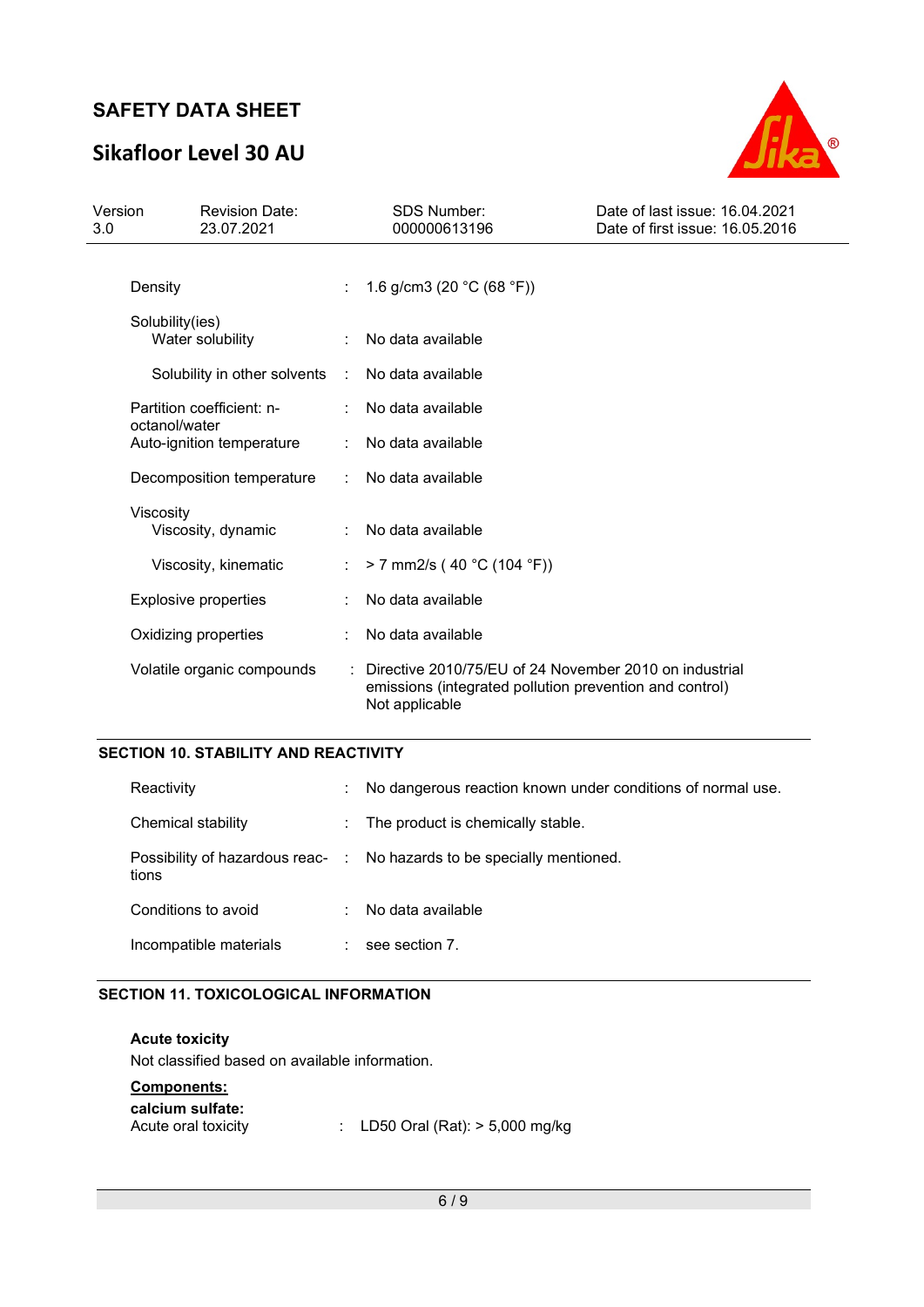# Sikafloor Level 30 AU



| Version | <b>Revision Date:</b> | SDS Number:  | Date of last issue: 16.04.2021  |
|---------|-----------------------|--------------|---------------------------------|
| -3.0    | 23.07.2021            | 000000613196 | Date of first issue: 16.05.2016 |

#### Skin corrosion/irritation

Not classified based on available information.

### Serious eye damage/eye irritation

Causes serious eye damage.

#### Respiratory or skin sensitisation

#### Skin sensitisation

May cause an allergic skin reaction.

#### Respiratory sensitisation

Not classified based on available information.

#### Chronic toxicity

Germ cell mutagenicity Not classified based on available information.

#### **Carcinogenicity**

May cause cancer by inhalation.

#### Reproductive toxicity

Not classified based on available information.

# STOT - single exposure

Not classified based on available information.

# STOT - repeated exposure

Not classified based on available information.

## Aspiration toxicity

Not classified based on available information.

### SECTION 12. ECOLOGICAL INFORMATION

### **Ecotoxicity** No data available

### Persistence and degradability

No data available

### Bioaccumulative potential No data available

Mobility in soil No data available

### Other adverse effects

### Product:

mation

Additional ecological infor-: There is no data available for this product.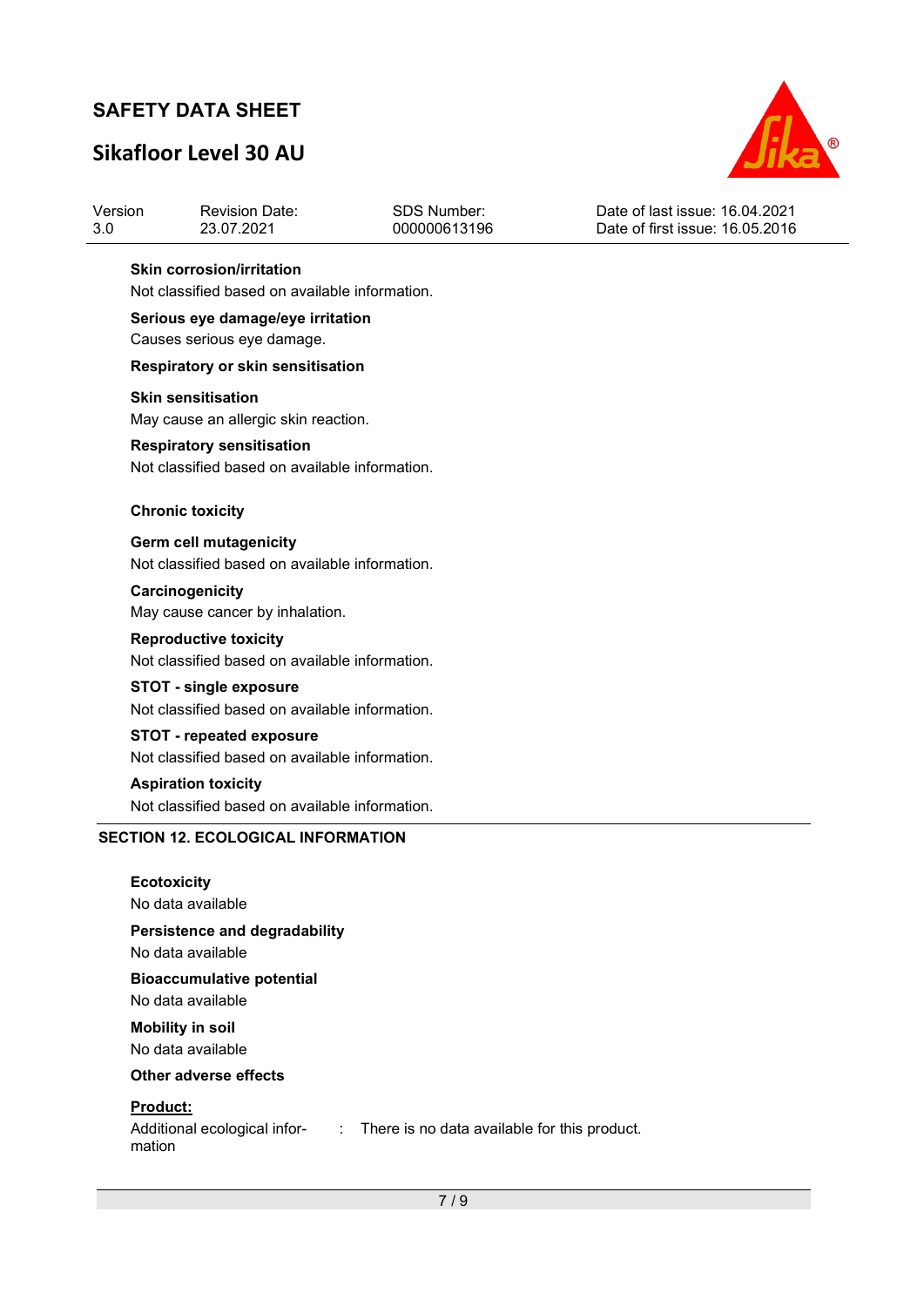# Sikafloor Level 30 AU



| Version | <b>Revision Date:</b> | SDS Number:  | Date of last issue: 16.04.2021  |
|---------|-----------------------|--------------|---------------------------------|
| 3.0     | 23.07.2021            | 000000613196 | Date of first issue: 16.05.2016 |

### SECTION 13. DISPOSAL CONSIDERATIONS

| <b>Disposal methods</b> |                                                                                                                                      |
|-------------------------|--------------------------------------------------------------------------------------------------------------------------------------|
| Waste from residues     | Do not contaminate ponds, waterways or ditches with chemi-<br>cal or used container.<br>Send to a licensed waste management company. |
| Contaminated packaging  | Empty remaining contents.<br>Dispose of as unused product.<br>Do not re-use empty containers.                                        |

If potential for exposure exists refer to Section 8 for specific personal protective equipment.

### SECTION 14. TRANSPORT INFORMATION

### International Regulations

#### UNRTDG

Not regulated as a dangerous good

IATA-DGR Not regulated as a dangerous good

#### IMDG-Code

Not regulated as a dangerous good

# Transport in bulk according to Annex II of MARPOL 73/78 and the IBC Code

Not applicable for product as supplied.

#### National Regulations

ADG

Not regulated as a dangerous good

### SECTION 15. REGULATORY INFORMATION

| Safety, health and environmental regulations/legislation specific for the substance or mixture<br>Standard for the Uniform<br>No poison schedule number allocated<br>Scheduling of Medicines and<br>Poisons |                                                                                                                                                                                                                    |
|-------------------------------------------------------------------------------------------------------------------------------------------------------------------------------------------------------------|--------------------------------------------------------------------------------------------------------------------------------------------------------------------------------------------------------------------|
| International Chemical Weapons Convention (CWC)<br>Schedules of Toxic Chemicals and Precursors<br><b>Prohibition/Licensing Requirements</b>                                                                 | Not applicable<br>There is no applicable prohibition,<br>authorisation and restricted use<br>requirements, including for carcino-<br>gens referred to in Schedule 10 of<br>the model WHS Act and Regula-<br>tions. |